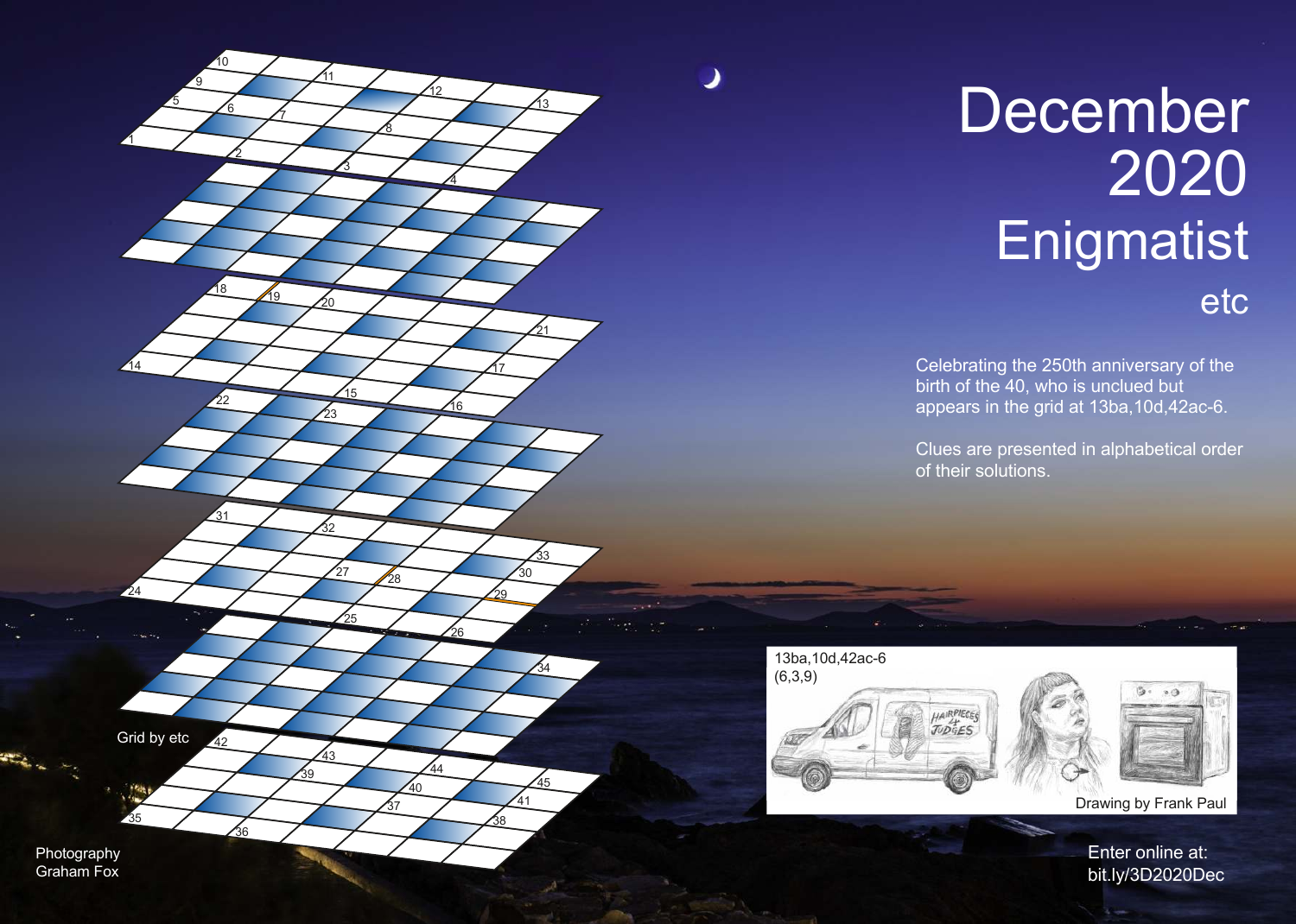| <b>MON</b>                                                        | <b>TUES</b>                                                      | <b>WED</b>                                                       | <b>THURS</b>                                                        | <b>FRI</b>                                                             | <b>SAT</b>                                                              | <b>SUN</b>                                            |
|-------------------------------------------------------------------|------------------------------------------------------------------|------------------------------------------------------------------|---------------------------------------------------------------------|------------------------------------------------------------------------|-------------------------------------------------------------------------|-------------------------------------------------------|
| $42$ 37aw,44ac,45to-2                                             | 1 <sub>16aw</sub>                                                | 2 <sub>20to</sub>                                                | $341$ to                                                            | $4_{5ac}$                                                              | $5$ 41aw, 45up-5                                                        | $6_{5d}$                                              |
| Arrangement of 9 in<br>museum where 40<br>resided (6)             | In rolling barrel<br>barman's showing more<br>skill (5)          | A nut-tree's first to bear<br>my fruit! $(5)$                    | Regularly cut in half,<br>sabre removed to a<br>distance $(4)$      | Top orchestra section<br>not getting up fast (7)                       | An unpleasant task's<br>short fix $(6)$                                 | Moving quite slowly with<br>pre-payment (7)           |
| 7 <sub>15aw</sub>                                                 | 8 <sub>27ba</sub>                                                | $9_{14ac}$                                                       | 10 <sub>34up</sub>                                                  | 11 $_{12d}$                                                            | 12 <sub>3aw</sub>                                                       | $13_{31ac-6}$                                         |
| Like clues published<br>unedited, this is<br>advantageous (5)     | Where 40 emerged, not<br>entirely healthy-looking (4)            | What 40 wrote about<br>Joseph's passing so<br>long after May (7) | 40's 9th in 5/4 (6)                                                 | In which tensions ease<br>and Macron's half-<br>heartedly made up (7)  | Sharp sub's left<br>standing between two<br>press chiefs (5)            | Say word to describe<br>new piece of $40$ (6)         |
| $14$ 35ac                                                         | 15 <sub>3d</sub>                                                 | $16$ 35up-6                                                      | 17 <sub>38up</sub>                                                  | 18 <sub>38ba</sub>                                                     | $19$ $_{8d,37ba-2}$                                                     | $20$ 33to, 29ba                                       |
| more dubious about a<br>piece of 40 (7)                           | Hair-raising? That's 3D<br>compilers' charm! (7)                 | 40's 3rd love, to lie in<br>heath $(6)$                          | Piece of 40? Solver will<br>get tipsy when looking<br>down $(7)$    | Valtteri's beginning to<br>worry - lapping arch-<br>enemy's pitted (7) | Bottom tense -<br>Brexiteer's suppressed<br>something cooking (3,5)     | Did never own new<br>hand-cart (wheels<br>stolen) (5) |
| $21$ 1ac, 4d                                                      | $22_{110}$                                                       | 23 <sub>40to</sub>                                               | 24 <sub>4aw</sub>                                                   | $25$ 6ba, 5aw, 10d-2                                                   | 26 <sub>17ba</sub>                                                      | $27$ 7d                                               |
| Evil remark reinterpreted<br>by overacting 36 piece of<br>40 (13) | Writer criticises religion (5)                                   | Chap into Eurovision,<br>preposterously! (4)                     | Smart Aleck's lost wife<br>on a hill $(5)$                          | Great Caribbean bat<br>swallows very immature<br>form $(5)$            | Secured head of<br>Lexicography for one<br>dictionary (7)               | 50 years, or a 17<br>originally (7)                   |
| $28_{2d-4}$                                                       | 29 <sub>32ac</sub>                                               | 30 <sub>32to</sub>                                               | 31 39aw, 43up-4                                                     | $32$ 25aw                                                              | 33 24ac,26aw                                                            | I34 24aw                                              |
| Skirt the first 60 - or<br>$30? - seconds? (4)$                   | In 22, on Thursday, is it<br>Ramadan? (5)                        | A shaft used by a rower<br>moving away loot (5)                  | Standards set by Next<br>at the outset - or Marks<br>& Spencer? (5) | Decimal, time after<br>time? (5)                                       | Endlessly winding road -<br>and where it led in film<br>work by 40? (8) | Big cat, one of 16 in<br>pound $(5)$                  |
| 35 19ac, 21up                                                     | $36$ 36aw                                                        | $\sqrt[3]{7}$ 36up-5                                             | $\sqrt[3]{ }$ 9to,1d-2                                              | $39$ 23up                                                              | $\mathbb{4}0$ 42to                                                      | 41<br>10d-3,18to                                      |
| 40's 6th, gone from the<br>mouth $(8)$                            | Item useful for<br>instrumental group lan<br>Ogilvy supplies (5) | Series of perennial<br>problems turning over<br>flat $(5)$       | In India, team draws it,<br>right? Now I see extra<br>time(5)       | <b>Traditional dress</b><br>reflection of girasol<br>embellishes (4)   | Iran, Turkey and others<br>repeated idea (5)                            | An acid very reactive<br>with metal (7)               |